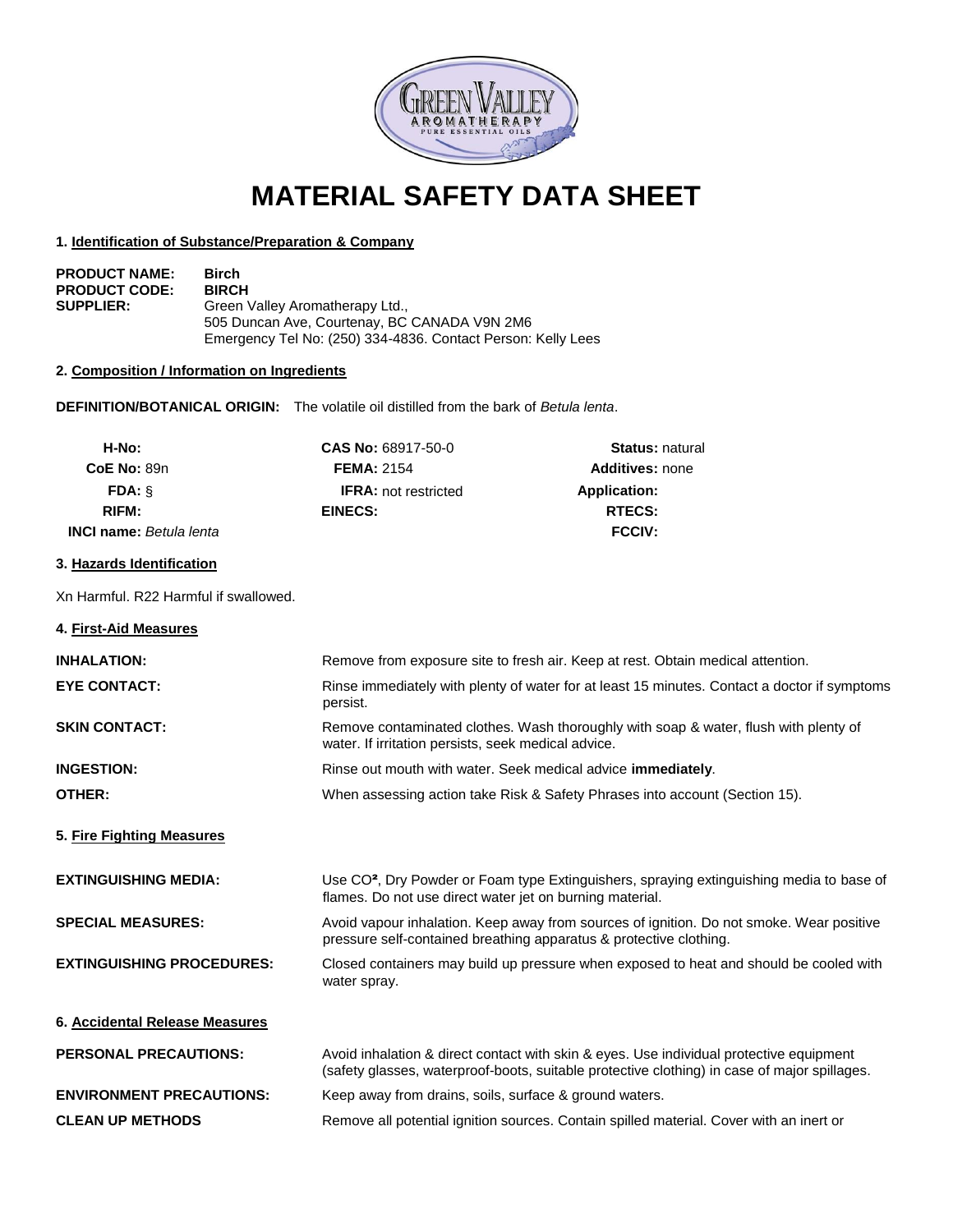| <b>FOR SPILLAGES:</b>           | non-combustible inorganic absorbent material, sweep up and remove to an approved<br>disposal container. Observe municipal, federal and local disposal regulations.           |
|---------------------------------|------------------------------------------------------------------------------------------------------------------------------------------------------------------------------|
| 7. Handling & Storage           |                                                                                                                                                                              |
| <b>PRECAUTIONS IN HANDLING:</b> | Apply good manufacturing practice & industrial hygiene practices, ensuring proper<br>ventilation. Observe good personal hygiene. Do not eat, drink or smoke whilst handling. |
| <b>STORAGE CONDITIONS:</b>      | Store in tightly closed original container, in a cool, dry & ventilated area away from heat<br>sources & protected from light. Keep air contact to a minimum.                |
| <b>FIRE PROTECTION:</b>         | Keep away from ignition sources & naked flames. Take precautions to avoid static<br>discharges in working area.                                                              |

# **8. Exposure Controls/Personal Protection**

| <b>RESPIRATORY PROTECTION:</b> | Avoid breathing product vapour. Apply local ventilation where possible. |
|--------------------------------|-------------------------------------------------------------------------|
| <b>VENTILATION:</b>            | Ensure good ventilation of working area.                                |
| <b>HAND PROTECTION:</b>        | Avoid all skin contact. Use chemically resistant gloves if required.    |
| <b>EYE PROTECTION:</b>         | Use safety glasses.                                                     |
| <b>WORK/HYGIENE PRACTICES:</b> | Wash hands with soap & water after handling.                            |

# **9. Physical & Chemical Properties**

| <b>COLOUR:</b>                          | Clear, colourless to slightly yellow liquid |  |
|-----------------------------------------|---------------------------------------------|--|
| <b>APPEARANCE:</b>                      | Clear mobile liquid                         |  |
| ODOUR:                                  | Medicinal                                   |  |
| <b>FLASH POINT °C:</b>                  | 96                                          |  |
| SPECIFIC GRAVITY @ 20°C:                | $1.1820 - 1.1870$                           |  |
| <b>OPTICAL ROTATION @ 20°C:</b>         | $-8^\circ$ to $+2^\circ$                    |  |
| REFRACTIVE INDEX @ 20°C:                | $1.535 - 1.538$                             |  |
| SOLUBILITY IN 75% ETHANOL @ 20°C: 1 + 2 |                                             |  |
| <b>SOLUBILITY IN VEGETABLE OILS:</b>    | Soluble                                     |  |
| <b>SOLUBILITY IN WATER:</b>             | Insoluble                                   |  |
|                                         |                                             |  |

**Typical Analysis by GLC/GCMS:**

| <b>CONSTITUENT</b> | <b>PERCENTAGE</b> |
|--------------------|-------------------|
| Methyl salicylate  | 99.0              |
| <b>Betulene</b>    |                   |
| <b>Betulinol</b>   |                   |
|                    |                   |